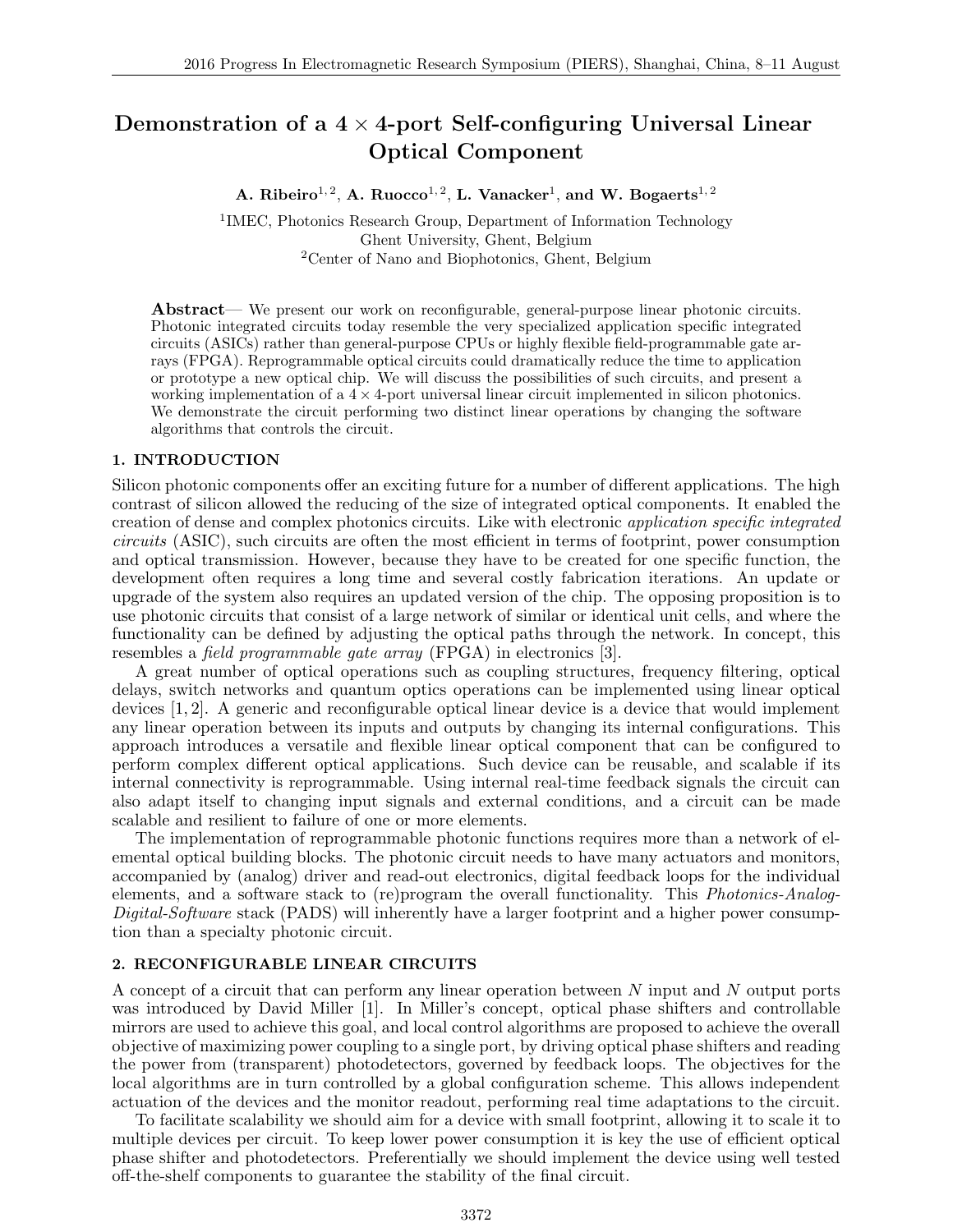#### **3. DESIGN OF A 4** *×* **4-PORT CONFIGURABLE LINEAR CIRCUIT**

The discrete form of the proposed reconfigurable universal linear device is visualized in Fig. 1(a). In this schematic the red elements are mirrors with controllable reflectivity while the green lines are transparent phase shifters. The apparatus can be perceived as a caccade of single unit cells, as illustrated in Fig. 1(b). Each of these unit cells implements a  $2 \times 2$ -port configurable linear device.



Figure 1: (a) A discrete representation of the proposed device. Diagonal red lines represents mirrors with controllable reflectivity. Vertical green lines represent controllable phase shifters. (b) Representation of an individual cell of the circuit with two inputs (A and B) and two outputs (C and d). (c) Mach-Zehnder implementation of the building block cell with two inputs (A and B) and two outputs (C and D).

We implemented the proposed device as a circuit in IMEC's passive silicon photonics platform [4]. We only used established building blocks from the supplied *process design kit* (PDK). To implement the reconfigurable circuit in a hierarchical way we first constructed the basic unit cell using a symmetric, thermally tunable,  $2 \times 2$  *Mach-Zehnder interferometer* (MZI), as shown of Fig. 1(c). This is equivalent to a combination of a tunable reflector  $+$  phase shifter. The MZI is implemented using standard 2 *×* 2 *multimode interferometers* (MMI) as splitter/combiner and strip waveguides as its arms. We designed heaters for later post-processing on top of each arm of the MZI to allow individual thermo-optical phase tuning of the two arms. A differential drive between the arms will induce a complementary amplitude modulation at the 2 outputs, which will make the device behave as a controllable mirror. Common-mode driving of the heaters will introduce the same phase shift in both outputs.

To collect information for the feedback control loops that drive the phase shifters, we need to add a 'transparent' photodetector at the outputs of the MZI. The detectors need to be transparent (that is, have a high transmission) because otherwise the overall power penalty for the circuit will become tool large: the light that goes 'through' the detectors will proceed to the next row in the circuit.

To implement the transparent photodetectors in a passive silicon platform, we tapped a small fraction of the light from the waveguide using a short directional coupler and connected it to a grating coupler to be used as monitor. An external infrared (IR) camera was used to simultaneously detect the light emitted by the grating couplers monitors of the many unit cells.

We designed our device as a network of of these  $2 \times 2$  MZI building blocks (Fig. 2(a)). The circuit was designed using the IPKISS toolset from Luceda Photonics [5]. The MZI and the circuit were simulated using the Caphe circuit simulator, which is integrated with IPKISS.

The monitor grating couplers, used for the feedback readout of the circuit, are grouped together in a small area, which makes possible to read all the monitors in a single frame of the IR camera.

The optical input and output are possible using vertical coupled grating couplers placed in a linear array. This also allows the use of a fiber array to be connected to the inputs and outputs.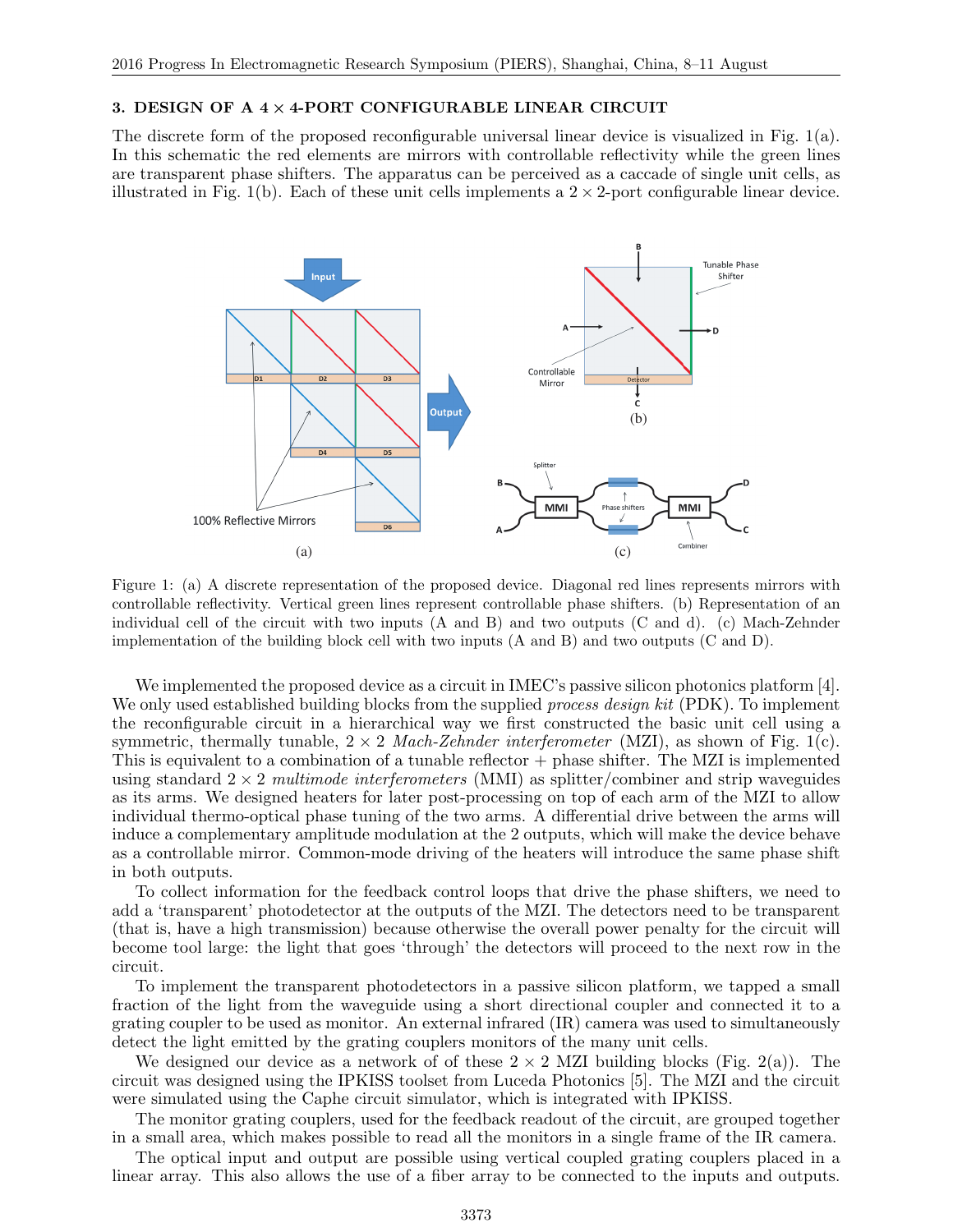

Figure 2: (a) The 4 *×* 4-port circuit implemented with 4-port Mach-Zender interferometers. *d*1 to *d*5 are detector used to monitor the behaviour of the circuit. (b) The behaviour of the detected *d*1, *d*2 and *d*3 during an intermediate tuning phase of the circuit. (c) Evolution of the power at the output of the after each discrete steps of [missing word here] when the circuit is operating as a beam coupler device.

The electrical connections are routed to a single row of  $100 \times 100 \mu m$  electrical pads, allowing the contact by a probe card.

The optical circuit is realized in the passive SOI platform of IMEC, Belgium, through the Europractice MPW service [4]. The silicon waveguides are  $220 \text{ nm}$  thick, and an additional  $2 \mu m$ of oxide is deposited as a top cladding. On these, we processed simple resistive titanium heaters with gold wiring using a liftoff process.

#### **4. EXAMPLE OF APPLICATION: A SELF-CONFIGURING BEAM COUPLER**

To operate the circuit as a beam coupler we illuminate the input(s) of the circuit and monitor the power at the output while the algorithm adjusts the balance and the phase shift of the MZIs in the circuit. We used a laser source at 1550 nm and beamed light at the multiple inputs of the circuit (grating couplers) from a single fiber by flood illumination. It resulted in an arbitrary amount of light entering the circuit through each of the grating couplers.

An infra-red camera is mounted on top of the circuit for monitoring the grating couplers that were used as power monitors. The heaters are driven using a current source equipped with voltage meter to measure the power consumption. The information about the electrical power applied at each heater is used to perform a fine control on both the balance and the phase modulation. The light collected from the output of the circuit is redirected to a power meter. The implemented setup is represented in Fig. 3. The overall system is controlled by Python scripting.

The plot in Fig. 2(b) shows the evolution of the power from the monitors *d*1, *d*2 and *d*3 during the tuning phase of the MZI *m*3. The circuit changes the power balance at *m*3 in order to minimize the power at *d*3 (red). Minimizing the power at *d*3 will increase the output at *d*2 and *d*1 (blue and green), as can be seen in Fig. 2(b). The plot in Fig. 2(c) shows the evolution of optical power at the output of the circuit after each step in the [missing word] process. As we are using flood illumination to shine light at the inputs of the circuit, it results in a small phase difference between the inputs of the circuit. Because of that we notice that the the contribution in the optical power